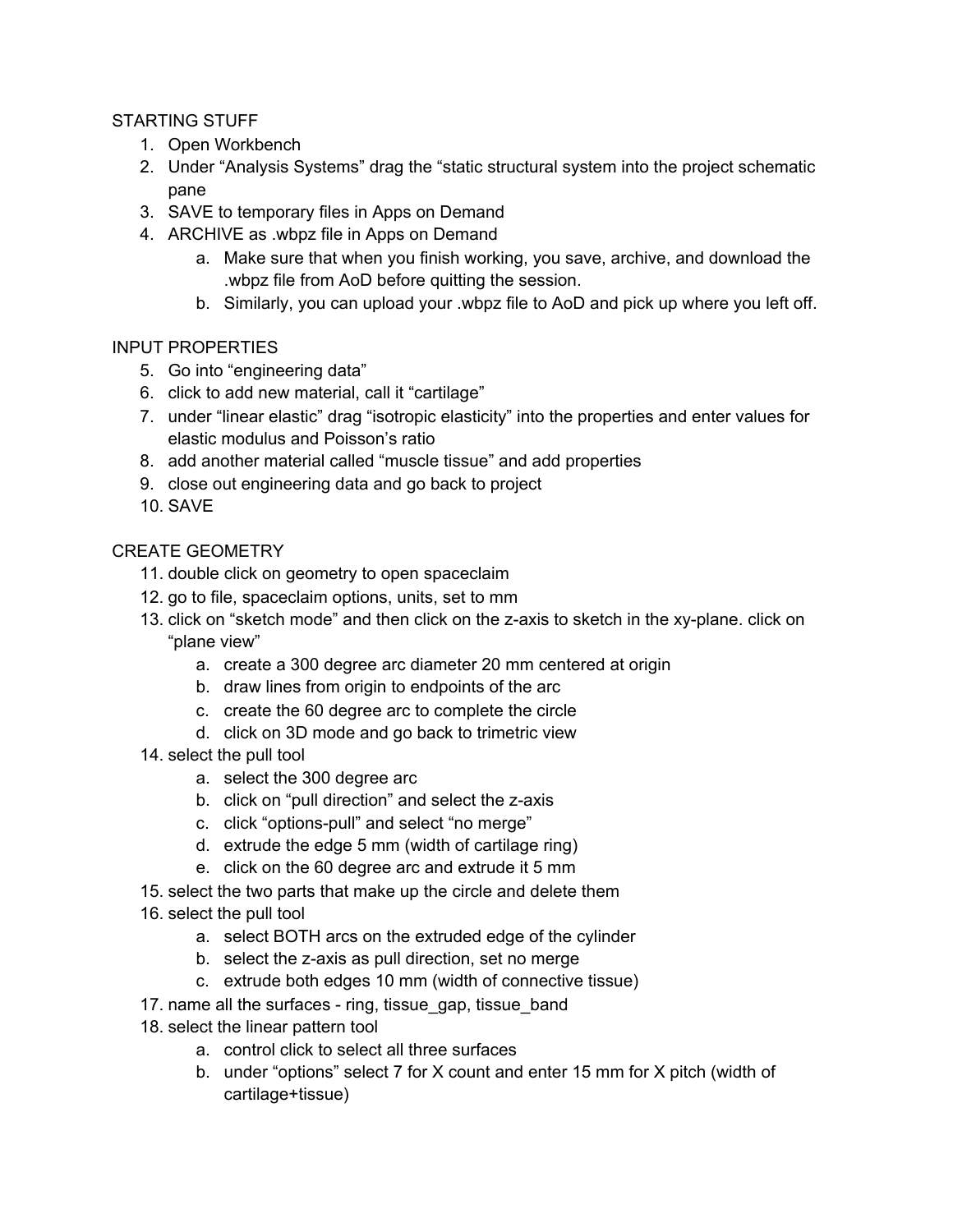- c. click the z-axis to set the pattern direction and click the green arrow
- 19. select all faces using the select via box tool
	- a. right click and make independent
- 20. delete the last muscle tissue band
- 21. click oat the top of the tree
	- a. under "share topology" select share
- 22. file, save project, close spaceclaim

### MESHING ETC

- 23. double click on "model" to open mechanical
- 24. open up "geometry" in the tree
	- a. select all the rings
	- b. set thickness and material
	- c. repeat the process for the tissues
- 25. right click on mesh
	- a. insert -> "sizing" -> element size 1.5mm
	- b. generate mesh.

### PHYSICS SETUP

- 26. right click on "static structural" and under "insert" select "fixed support"
	- a. select the FOUR edges that make up the TWO ends of the cylinder
	- b. under "fixed support" next to "geometry" click apply
- 27. right click on "static structural" and under "insert" select "pressure"
	- a. select an internal face and then go to "extend" and to "limits"
	- b. next to "geometry" click apply

#### NUMERICAL SOLUTION

- 28. right click on "solution", insert -> deformation -> total
- 29. click on "solve"

#### NUMERICAL RESULTS - extracting volume of deformed trachea

- 30. right click on "total deformation", export -> STL file
- 31. close spaceclaim
- 32. under "component systems" drag in geometry
- 33. double click on geometry to open in spaceclaim
- 34. file -> open -> all files -> import saved STL file
- 35. right click on facets, select "convert to solid", and then "merge faces"
- 36. go to "repair", "missing faces", and add the faces on each side of the trachea. Spaceclaim will convert to a body.
- 37. go to "measure", "mass properties", click on the body, and it will report the volume.

#### GEOMETRY UPDATE for tracheotomy

- 38. open geometry
- 39. create a plane at the appropriate height